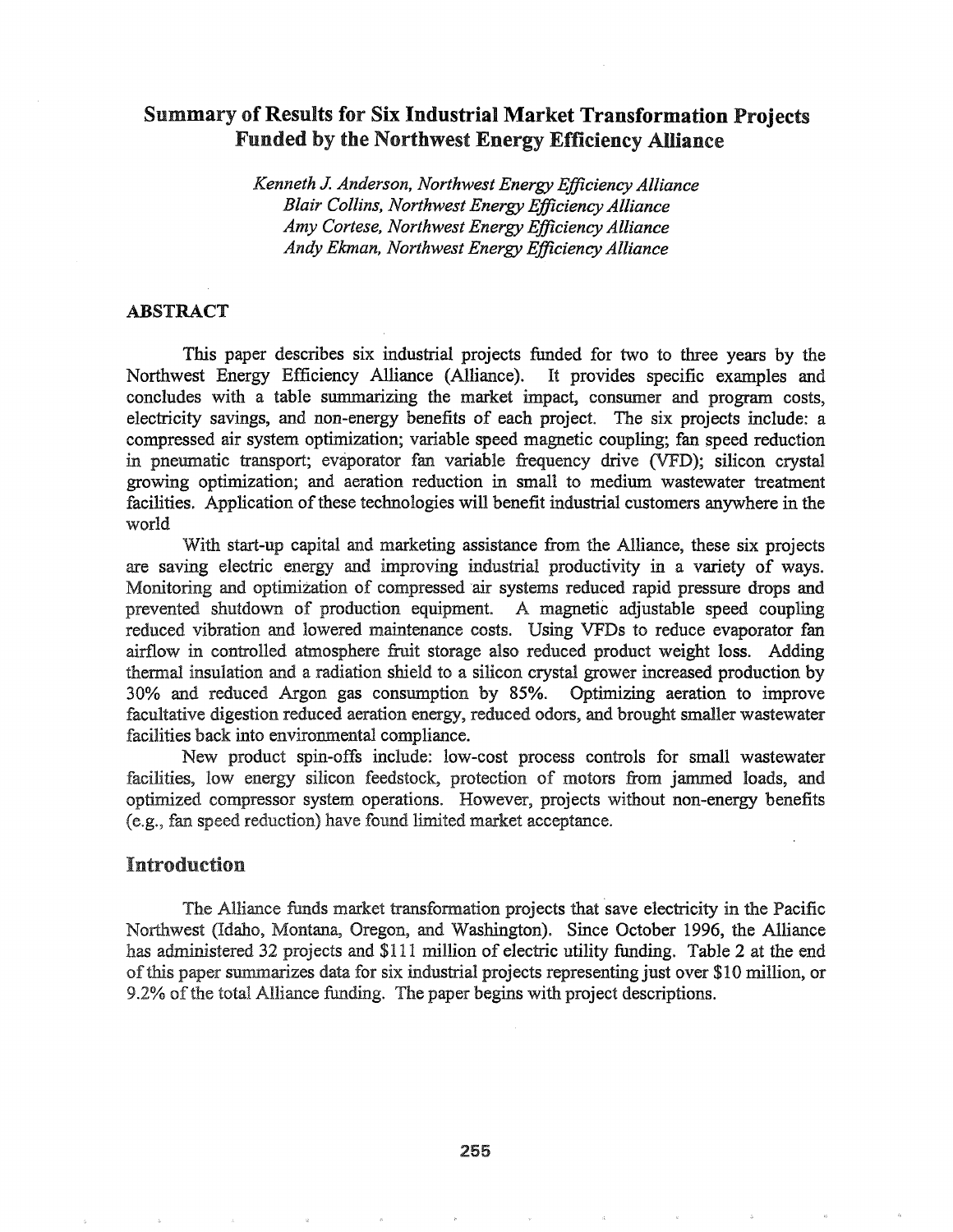### Individual Project Descriptions

The following descriptions for each of the six industrial projects emphasize the results from a few of the demonstration sites, including improvements in productivity and other nonenergy benefits.

#### Compressed Air Systems - Training plus Monitoring and Control

Compressed air systems are dynamic, core sezvices essential to many industrial plants. An Alliance funded motors study (Easton 1999) estimated that 11% of all motor system energy in the Pacific Northwest is used to support compressed air systems and that average energy savings potential is 17.7%. Similar to natural gas, water, and electricity, compressed air is considered by some to be a "fourth utility." Compressed air provides many services such as product cooling, material transport, power tool operation, etc. However, the cost of these services is often not measured even though it can be quite expensive, especially for air powered tools that can have an energy cost seven to ten times higher than using an electric power tool.

The Alliance supports two projects—the Compressed Air Challenge and SAV-AIR. The Compressed Air Challenge provides training for operators.. For example a Washington based dimensional lumber company with a 700 horsepower compressed air system had a problem with moisture in their airlines that would freeze and stop operations. Their maintenance engineer attended the Compressed Air Challenge Fundamentals class where he learned more about compressed air systems and met a vendor. Together they replaced the dryers and increased the size of the piping. It stopped the moisture problem and provided inline air storage capacity. As a result they saved over  $2,000,000$  kWh/year and took two 150 horsepower compressors off-line and put them into permanent backup, a 43% reduction in compressor capacity.

In a different project, the Alliance formed a partnership with SAV-AIR, a company started in 1997 to develop and implement monitoring and control for distributed compressed air systems. The project began by developing a measurement regime, including local and remote monitoring. The data provided detailed information to support recommendations for system upgrades including capital investments to stabilize system operation and to generate energy savings as high as 50%. Based on responses from compressed air customers, SAV-AIR developed a packaged controls system for use by other engineers.

At one demonstration site, a major Pacific Northwest wood products facility, SAV-AIR worked with a compressed air system using multiple compressors. From earlier audits the facility owners were aware of the need to perform certain measures, such as leak reduction, but they wanted to optimize their system on an ongoing basis.

Before SAV-AIR's compressed air management (Figure 1 below), the facility had

- $\geq$  Measured compressed air energy costs of \$175,000 per year,
- » Random fluctuating pressure,
- $\triangleright$  Poor dryer performance, and
- $\triangleright$  Lack of system information.

After SAV-AlR's system was installed (Figure 2 below), the facility's

 $\triangleright$  Measured power cost dropped to \$120,000, a savings of \$55,000 per year,

 $\triangleright$  Air pressure stabilized at +/- 5 psig,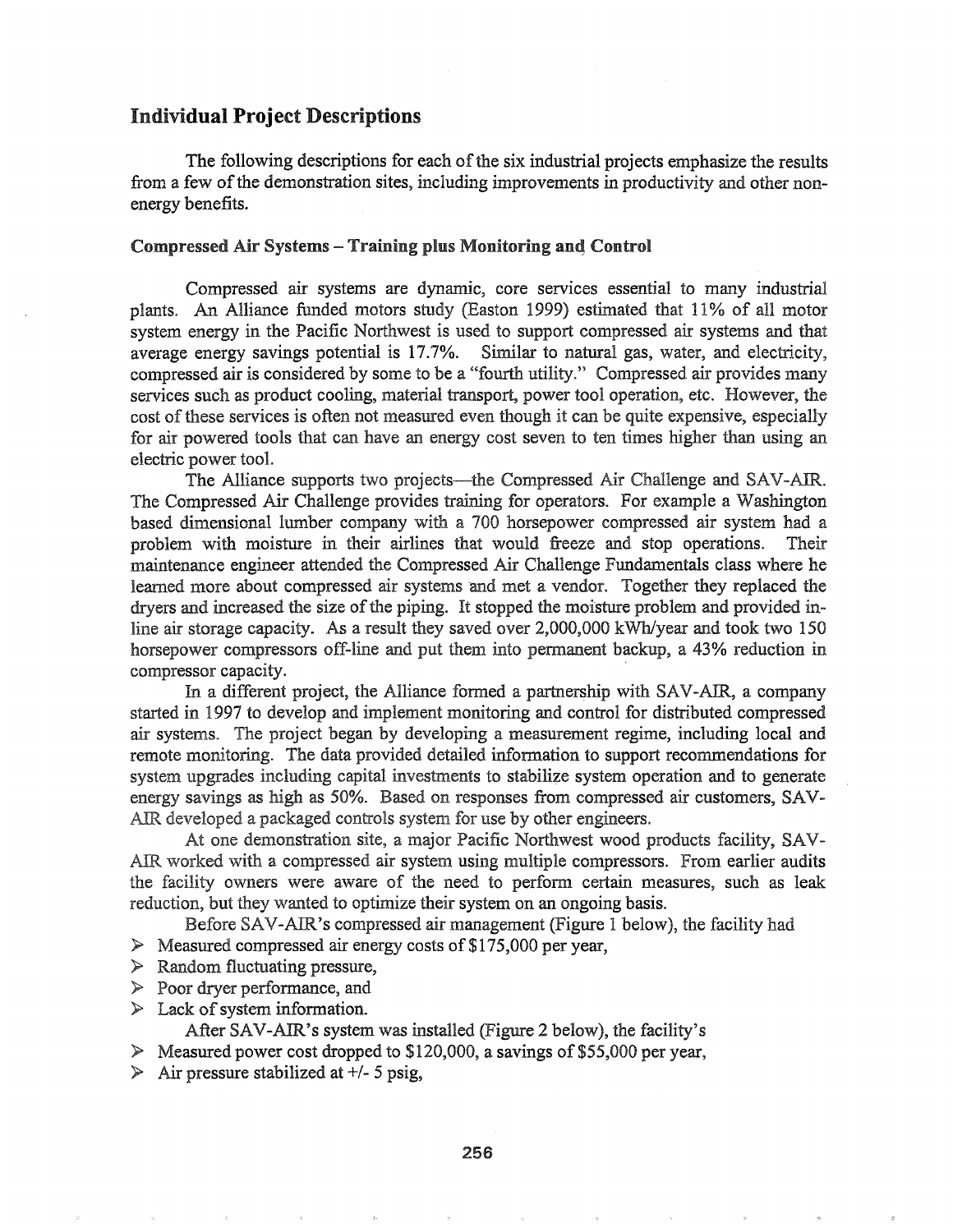- $\triangleright$  Air quality became reliable, and
- $\triangleright$  Real time performance data was provided to engineering and management to establish production costs and to backup future capital investments.

While the field tests are too new to provide specific verification, it is estimated that the non-electricity benefit provided by SAV-AIR, especially stabilized air pressure, will reduce down time and increase productivity. SAV-AIR is actively marketing their products and services beyond the Alliance demonstration sites, and while industry is slow to make capital upgrades, orders have begun to come in.



**Figure 1. Sawmill Compressed Air** 

Figure 2. Sav-Air Optimized & Monitored

### **Magnetic Coupling**

The MagnaDrive Coupling increases motor system efficiency. The coupling allows the motor to be physically disconnected from the load. As shown in Figure 3 and Figure 4, the coupling has a copper conductor mounted on the motor shaft assembly that works in concert with a rotor assembly containing rare-earth permanent magnets. The rotor assembly is mounted on the load shaft. By changing the distance between the conductor and the assembly, users can precisely control the torque as required by the load and eliminate the throttling valves or dampers. Laboratory tests indicate that the magnetic coupling achieves on average 65% of the fan savings and 62% of pump savings of a variable frequency drive (Wallace et al. 2000). Field tests and demonstration sites have achieved savings ranging from  $25\%$  to 66% in a variety of installations including wastewater, pulp & paper, and HVAC applications. Case studies demonstrated non-energy benefits including reduced down time, increased productivity, significantly less vibration and cavitation, and soft start that eliminates high stress on the motor. (Anderson, Woodard & Wallace 2001)

In an urban wastewater treatment application, the coupling significantly reduced vibration and associated maintenance. The installation was on a 60 HP 1800 RPM system pumping digester bio-solids to belt presses for dewatering. Previous to the coupling installation, the customer relied on two pumps at reduced speeds, VFDs, and bypass valves to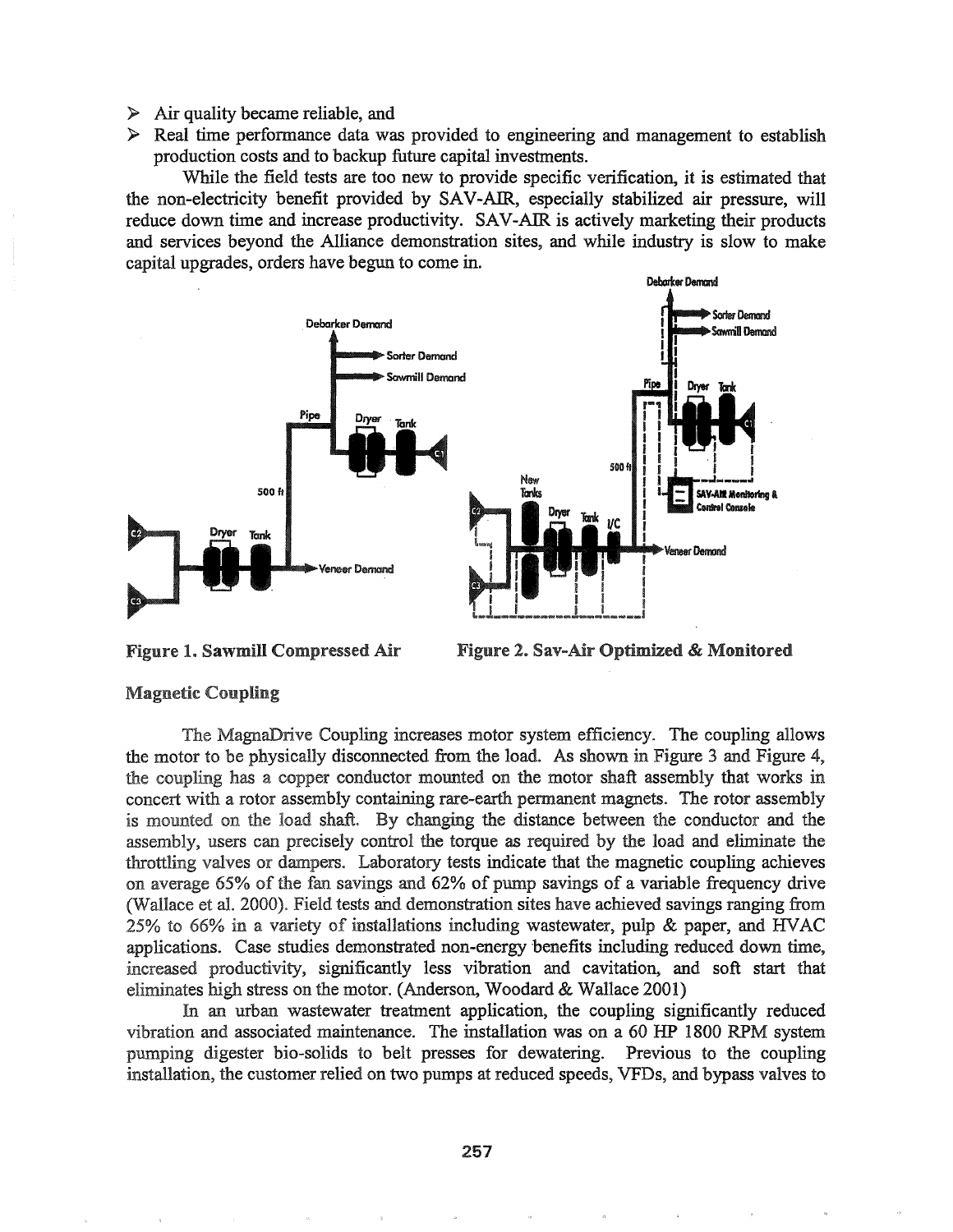control the excessive vibration. The coupling eliminated the bypass and allowed the motor to be downsized to 20 HP 1200 RPM. Facility engineers were impressed by the ability of the coupling to absorb torsional vibration and reduce maintenance requirements. The customer has purchased additional couplings for this and other facilities.

Another case study highlights increased productivity in the bag house of a cement plant, including reduced downtime, elimination of structural damage caused by vibration, and elimination of voltage sags during start up. Originally, the 125 HP 1800 RPM motor used a belt to drive a centrifugal fan, and dampers controlled inlet air volume. This created vibration that caused stress cracks in the system while high starting inertia and heat generated during the start up caused frequent belt failure and lost production. Installation of the coupling as shown in Figure 5 allowed the motor to be aligned with the fan shaft eliminating the belt drive. This resulted in a 25% energy savings, reduction in vibration and noise, and a reduction in both the amount and duration of locked rotor current.





Figure 3. Expanded View of Coupling Figure 4. Magnetic Coupling Assembled



Figure 5. 125 HP Magnet Coupling

These are just two of twenty-seven examples that demonstrate how MagnaDrive's magnetic coupling technology reduced power consumption and increased industrial productivity. Although not an electric saving feature, a spin-off service provided by the magnetic coupling is a shear pin function. A controller can sense when a load is locked or jammed by an obstruction and thus open the gap to prevent motor damage.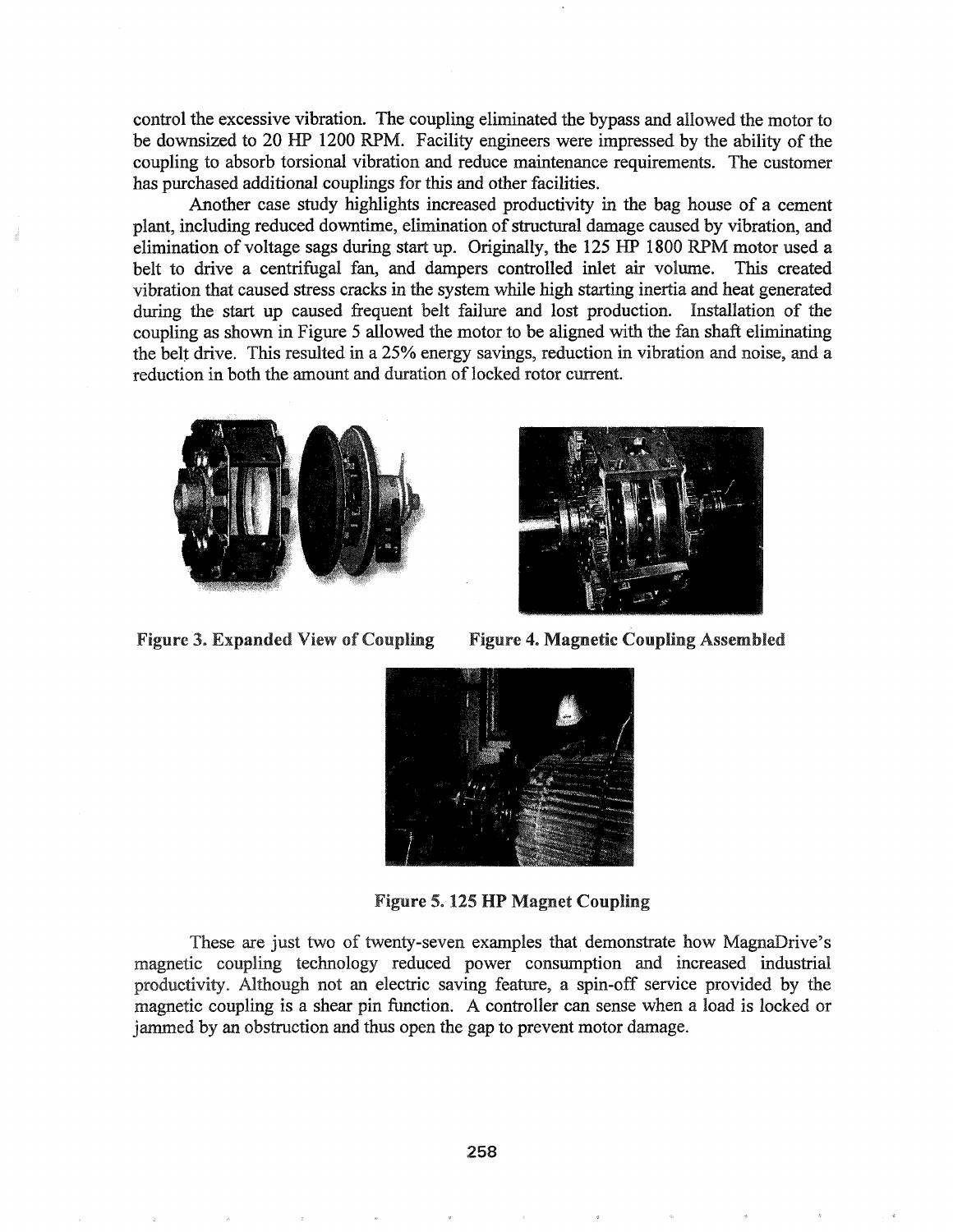#### Fan Speed Reduction

Just Enough Air is a project contractor's name for their new service to increase energy efficiency of low-pressure pneumatic conveying (LPPC) systems with a fixed reduction in fan speed. The project focuses on wood waste (sawdust, chips, etc.) in the secondary wood processing industry (window fabrication, floorboard production, cabinet manufacturing, etc.). Waste collection can be 10-40% of the electricity requirement. The centrifugal fan of a pneumatic. conveying system provides the suction needed to remove and transport the wood waste. The project also recommends other system improvements where appropriate. A small fan speed reduction can significantly reduce operating costs given the cubic relationship of the fan laws. For instance, a  $15\%$  speed reduction yields a  $38\%$ reduction in annual energy costs. The cost to change sheaves and belts is typically about \$1000 per system.





Figure 6. LPPC to Waste Collection Figure 7. Motor & Fan Belt Assembly

Of the thirty-one facilities audited, twenty-two were good candidates for speed reduction. One facility with a 30 HP fan for cleaning and transfer and a 5 HP bag house fan, saved over 215,000 kWh/year. Airflow volume was reduced by about 3,000 CFM and carryover from the bag house was reduced. The owner notice there was less mess on the ground.

Woodtape Inc. in Everett, Washington makes thin wood veneer for surfacing doors and furniture. They reduced fan speed by  $21\%$  on a 150 HP fan motor and 7.5% on a 60 HP fan motor both used for the LPPC system. Woodtape saved 218,000 kWh/year or 38% of the electricity use for a capital investment of \$1,050 plus engineering and test time. This is less a one-year simple payback.. Roger Hunter, Woodtape Process Engineer said, "I recommend the Just Enough Air program highly and would not hesitate to participate further if the opportunity is presented."  $(Alliance 2000)$ 

Non-electricity benefits of fan speed reduction have not been converted into dollars. Most LLPC wood waste systems are connected to cyclone or bag-houses that tend to blow by wood waste if they receive excessive airflow. Lowering fan speed reduces wood waste contamination of the environment. Reduced exhaust air reduces makeup air heating. In cold climates this can be a significant savings. One benefit appreciated most by facility employees is reduced noise.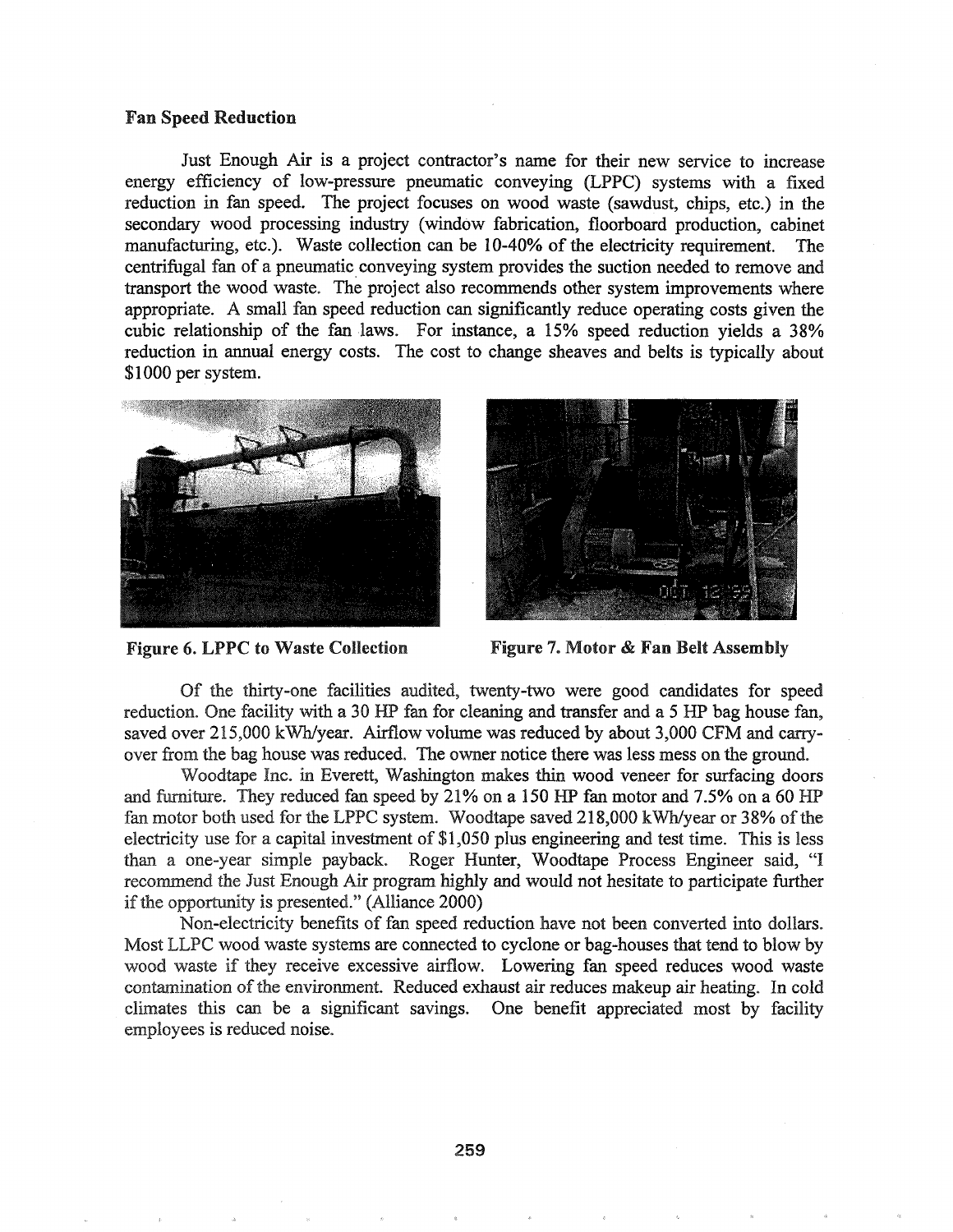### Evaporator Fan VFD

The goal of the Evaporator Fan VFD Initiative is to make variable frequency drives an industry standard on evaporator fans in refrigerated warehouses. The target market includes controlled atmosphere fruit storage facilities and conventional cold storage facilities. In the first three years of this project, Cascade Energy Engineering installed VFDs in seventeen controlled atmosphere warehouses and five cold storage facilities.

Fan energy savings from VFDs ranged between 7% and 50%, depending on the extent of fan cycling (turning the fan completely off for a short time) practiced prior to installation of a VFD that slowed the fan speed to a minimum circulation. In the fruit storage facilities, significant non-energy benefits have been documented, primarily in reduced mass loss and increased frrmness. For apples, mass and moisture savings ranged from 0.06% to 0.58%. On average this translated to a product savings of about \$48.00 per motor horsepower. Cascade Engineering has prepared detailed case study reports and technical papers on energy and non-energy benefits for several annual Washington Tree Fruit Postharvest conferences. In adaptively managing this project, Alliance and Cascade staff received increased attention from fruit facilities while seeing a smaller level of interest in conventional warehouses. As VFD prices have become more competitive, however, Cascade has seen renewed interest in the conventional warehouse market.

Market interest in VFDs appears to be increasing and several facilities in the Pacific Northwest have installed evaporator fan VFDs without Alliance support or utility incentives. This is an example of the market effects sought by market transformation projects. Early problems with motor failures appear to have been resolved. Cascade has also begun pursuing business opportunities outside the Northwest. Remaining market barriers include the low electricity prices in some Pacific Northwest utility service areas, lack of expertise, lack of sufficient information on the technology and on fruit quality benefits, and the conservative nature of the warehouse industry.



Figure 8. Control Panel for Evaporator VFD

In the remaining months of the project, Cascade Engineering will complete case study reports, develop web-based marketing information, and disseminate information at trade shows and technical forums. They are a strong presence in the Northwest; however, based on the growing interest in this technical approach, it is expected that other engineering firms and refrigeration contractors will enter the market.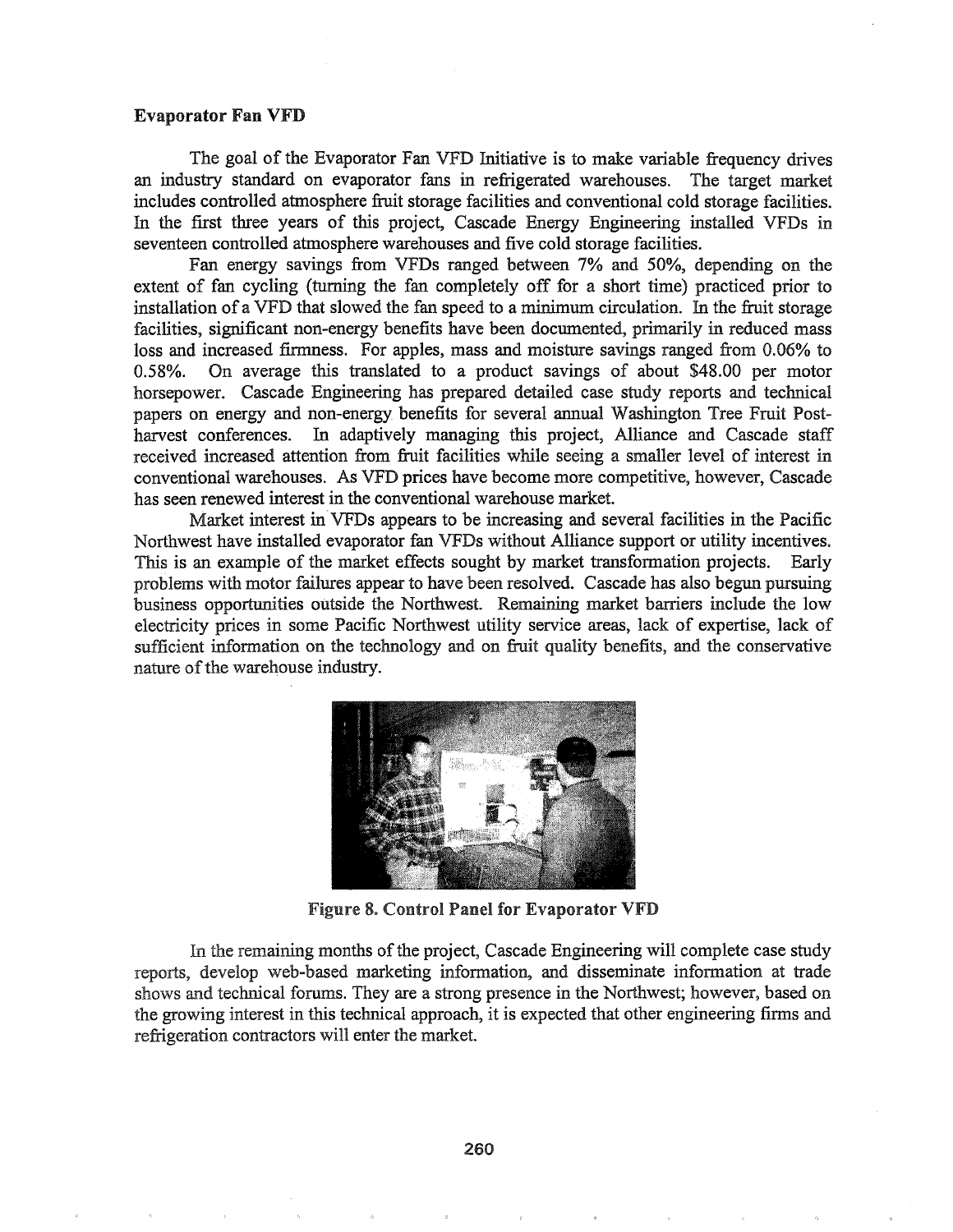### Silicon Crystal Growing

. This project seeks improved efficiencies in energy-intensive crystal growing furnaces where silicon ingots are produced for photovoltaic and semiconductor applications. A new insulated hot zone as shown in Figure 9 was designed and developed by an engineering team at Siemens Solar Industries (Fickett & Mihalik 2000). The initial focus of the project was to implement the improved furnace at Siemens facilities where silicon ingots are produced for the photovoltaic (solar cell) industry. A condition of the Alliance funding has made it possible to share the design and savings information freely with other firms growing silicon crystals, especially in the semiconductor industry.

|                | <b>Project Goal</b>         | <b>Project Achievement</b>                                                             |  |  |  |  |  |  |
|----------------|-----------------------------|----------------------------------------------------------------------------------------|--|--|--|--|--|--|
|                |                             | Reduce power consumption by Reduced power consumption by 51% per run                   |  |  |  |  |  |  |
|                | $40\%$ per run (kwh/kg)     | (kwh/kg)                                                                               |  |  |  |  |  |  |
| $\overline{2}$ | 50% per run (cubic feet/kg) | Reduce Argon consumption by Reduce Argon consumption by 85% per run<br>(cubic feet/kg) |  |  |  |  |  |  |
| 3              | (mm/day)                    | Increase productivity by $15\%$   Increased productivity by 30% (mm/day)               |  |  |  |  |  |  |
| 4              |                             | Improve or maintain the quality of Voltage rated current went from 4.0 to 4.2          |  |  |  |  |  |  |
|                | the ingot produced          | Amps, a 5% increase in power.                                                          |  |  |  |  |  |  |

Table 1. Silicon Crystal Grower Project Goals and Achievements



Figure 9. Silicon Grower Before and After Thermal Insulation

The design of a more efficient hot zone met or exceeded the original technical Table 1 above summarizes the results of the Silicon Crystal Grower efficiency project. Siemens has retrofitted about half of their silicon ingot growers in their current facility, saving 2.1 million kWh/year. They are taking steps to retrofit the rest in 2001.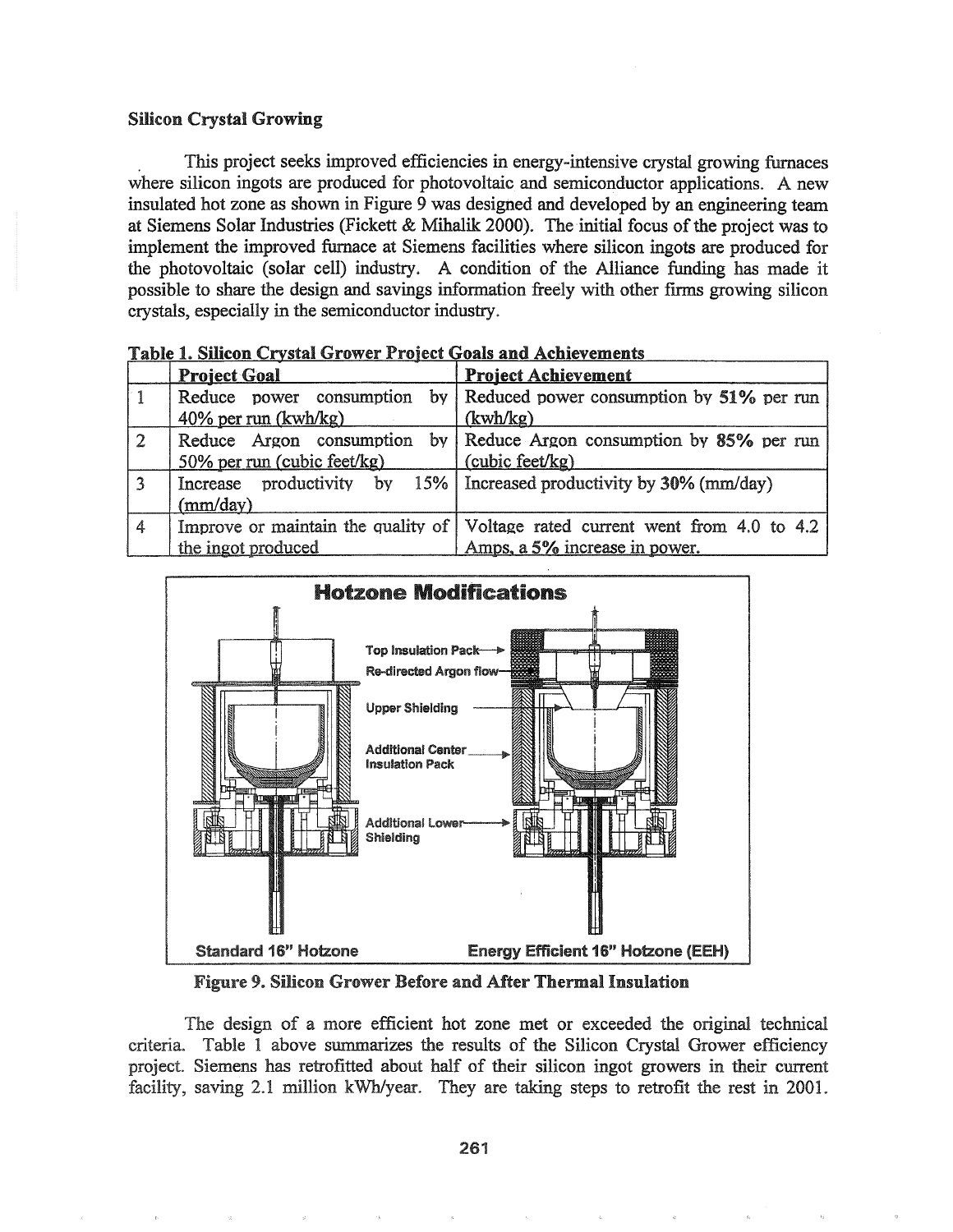Business-to-business meetings with others in the industry are helping to facilitate the adoption of the energy saving technology.

The Silicon Crystal project has generated a new spin-off project for the Alliance to test and prove a new low energy process for manufacturing polysilicon, a feed stock for crystal growers at Siemens and other facilities.

### Wastewater Treatment

The goal of the BacGen BioWise Initiative is to make optimized aeration for energy savings an industry standard in small to medium-sized wastewater treatment facilities in the Northwest. The approach uses process controls with and without micronutrients (See Figure 11) to improve the facultative zone (See Figure 12) and foster an anaerobic environment in which less aeration and electrical energy is needed. The project is targeted at lagoons and activated sludge facilities. Six municipal facilities in the four Northwest states participated in the project's initial two-year demonstration phase. Results to date show aeration energy savings between 39 and 75 percent. Non-energy benefits include reduced sludge accumulation, reduced need for chemical treatment, reduced odors, and deferral of capital costs for facility expansion. Among the most convincing results to date are improvements at the facility in Dillon, Montana (See Figure 10). With a combination of micronutrients and process controls, BacGen solved environmental compliance problems at this cold-climate site and achieved consistent aeration energy savings up to 75 percent.



Figure 10. Dillon, Montana Lagoon



**Figure 11. Bac-Gen Micronutrient** 



Figure 12. Process moves from Aerobic to Facultative Zone with Micronutrient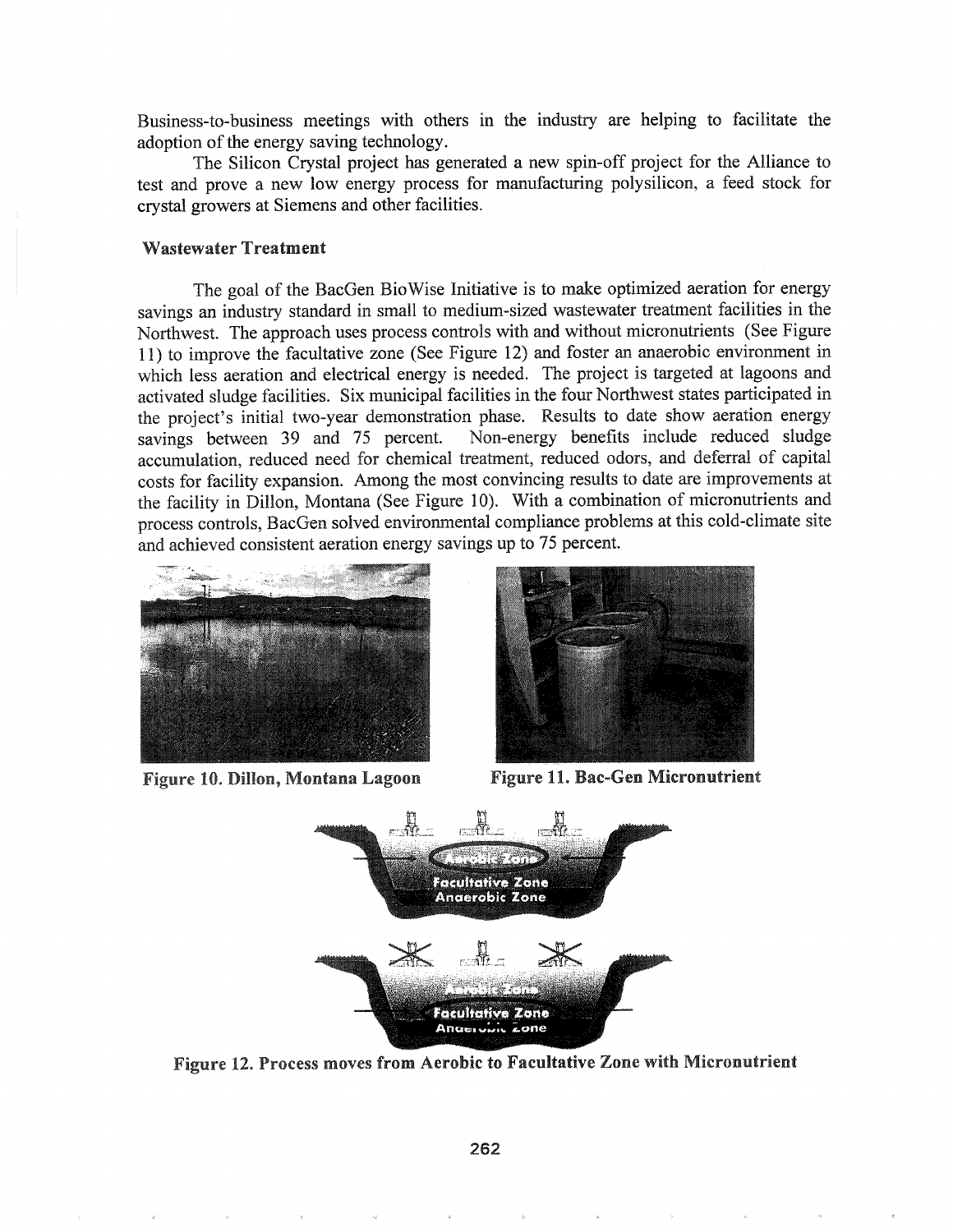Dan Linscott, Dillon Director of Public Utilities, said that BacGen taught their lagoon system operator "more about the operating system and the plant than was ever known before." BacGen significantly improved plant performance by eliminating hydrogen sulfide, ammonia and volatile fatty acid odors. Other non-electric benefits included increased diversity of facultative aerobes, increased carbon oxidation, improved dissolved oxygen utilization, enhanced nitrification, coagulation, flocculation, settleability, and reduced sludge volume (McCourt 2000).

Demonstration site participants show strong acceptance of the BacGen technical approach. Interest appears to be growing in the regional market; however, BacGen will accelerate expansion only after it has accumulated at least one year's performance data and a case study report for each site. In the next phase of the project, BacGen will introduce further technical refinements in up to three additional demonstration sites, develop a business plan to expand its market presence. They plan to use private capital to independently fund installations at up to  $24$  additional sites in the region.

Adaptive management of this project consisted of a gradual move into process controls as the primary component of the technical approach. Micronutrients were the initial technical tool; but because of their high annual cost, they are now used primarily to mitigate environmental compliance problems when process controls alone are not enough.. The project completed fewer demonstration sites than originally anticipated due to lengthy site negotiations and the need for remedial maintenance prior to introduction of the BacGen protocols.. The shift from nutrients to controls has improved the cost effectiveness of the project.

### Summary Data

Table 2 at the end of this paper presents project contact information, costs, market assumptions, non-electricity benefits and the projected regional electricity savings over the Alliance planning horizon ending in 2010. These factors were used to calculate the overall benefit-to-cost ratio for each project. The table also provides the actual energy savings as of the end of year 2000. The Alliance analyzes projects from a total regional perspective including all costs and all benefits.

#### Project Costs

There are two primary costs, up-front and annual operations and maintenance. The analysis period runs from the year the project starts to the year 2010. Up-front costs include the Alliance project funding, local utility funding, government funding and finally the largest portion, consumer cost to install the measures. In Table 2 all of the up-front costs are summed together under the label "Total \$ by 2010." Total up-front cost ranges from \$2.3 million to \$34.6 million. The Alliance portion, labeled "Alliance \$," is usually a small part of the total dollars ranging from 6.7% to 97.9%. Annual costs (Ann O&M Cost) ranges from zero for three projects to \$32,485 for the Wastewater Treatment project. If "Ann. O&M Cost" is less than zero, it becomes a non-energy benefit.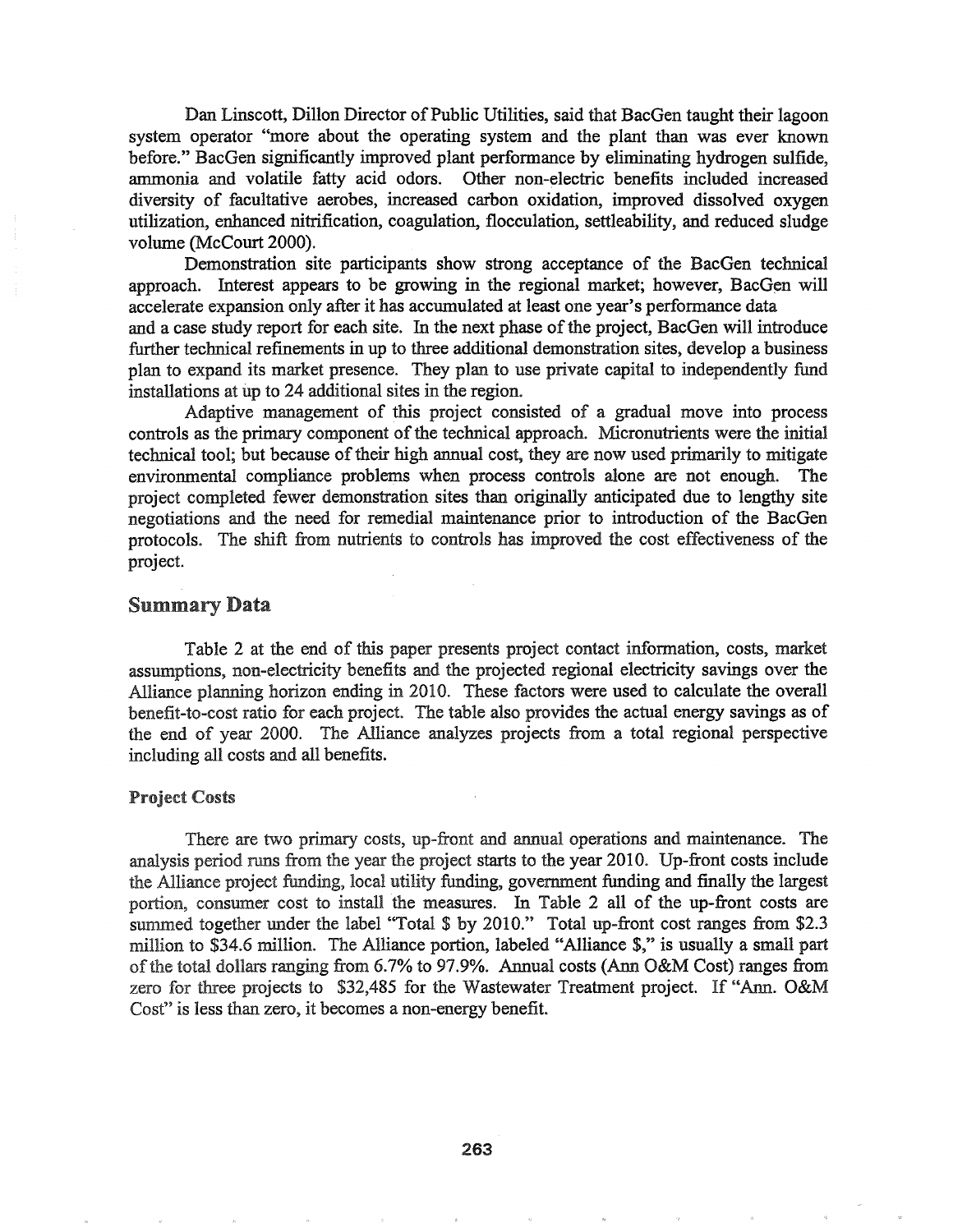### Project Savings

Long-term energy savings range from 68.3 GWh/Yr for Fan Speed Reduction to 350.4 GWh/Yr for Compressed Air System. Electricity savings include market effects after the Alliance support has ended. Table 2 presents the Market size by 2000 and by 2010 which indicates the Alliance estimate of how much the market will grow. The "% of Market" for 2010 represents the long-term project goal. For example, the Magnetic Coupling is a new application for handling variable loads that may not be suitable for VFDs; therefore, we anticipate that this new product will expand the eligible market. Table 1 shows the market size in 2000 to be 718,000 motor horsepower and it grows to 1,484,000 motor horsepower by 2010 (about 12% growth per year). The Alliance project is expected to increase adoption of the magnetic coupling from 8,060 (1.1% of market) in 2000 to 342,000 motor horsepower  $(30.0\% \text{ of the market})$  by 2010.

#### Non-Electricity Benefits

Non-electricity benefits include productivity improvements, labor savings, and reduced use of consumables such as water, flocculating chemicals, Argon gas, and feedstock materials. They also include energy savings other than electricity, such as natural gas, propane, and steam. Most energy efficiency measures have non-electricity benefits, but only those that have been quantified in terms of dollars are listed in Table 2.

#### Benefit/Cost Ratio by 2010

The final line item in Table 2 is labeled the "Benefit/cost ratio by 2010." This number accounts for the discounted present value of all regional costs (Alliance cost, local utility administrative costs, government costs, retail consumer costs including operation and maintenance costs, and all private costs not recovered from the profit margin in the consumer cost). The regional benefits include the value of electricity savings based on long-term, timeof-day market electricity price forecast; non-electricity benefits; regional transmission and distribution benefits; and winter peak reduction benefits to distribution upgrades. Benefit/cost ratio must be greater than one for a project to be cost-effective. benefit/cost ratios vary from 1.4 to 11.7 which means these projects return to the region \$1.40 to  $$11.70$ for every dollar invested.

#### Conclusions and Recommendations

In summary all six projects are cost effective even with the low electricity prices of the Pacific Northwest. Market acceptance has been best for projects with identified and documented non-electricity benefits. Achieving consumer acceptance is a long-term process where all benefits must be identified and consumer perception of risk must be eliminated. Alliance market transformation projects seek to make long-term permanent changes to the market structure of the Pacific Northwest. This approach may be slower in achieving immediate electricity savings but it has been demonstrated to achieve low-cost, long-term benefits for consumers and the region.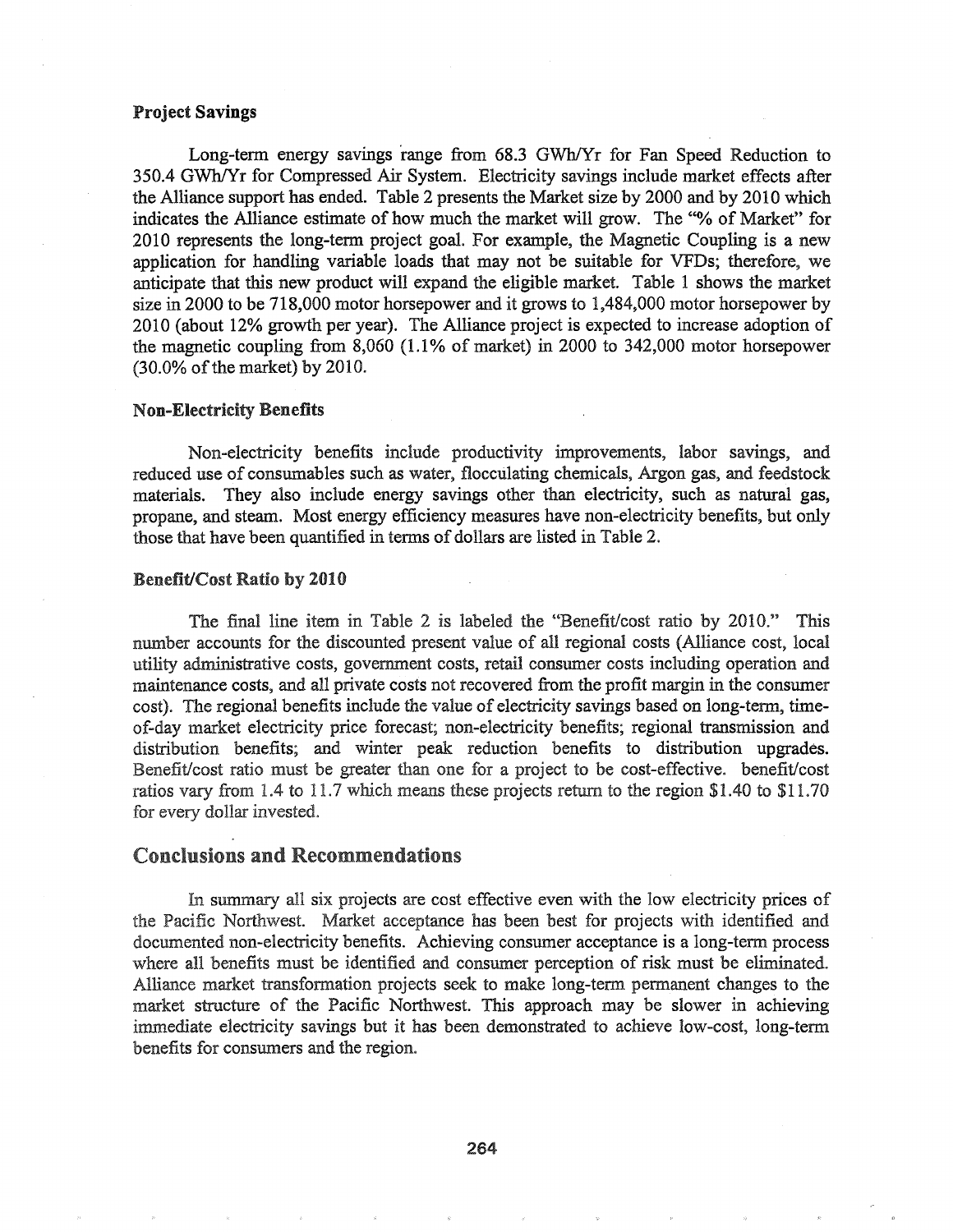The authors encourage you to visit the Northwest Energy Efficiency Alliance website at www.nwalliance.org to learn more about each of these six projects as well as other Alliance projects.

### References

- Easton Consultants, *Assessment of Industrial Motors Systems Market Opportunities in the Pacific Northwest, Report* #99-044~ Prepared for the Northwest Energy Efficiency Alliance by Easton Consultants, Inc. Stamford, CT, and Xenergy, Inc. Burlington, MA., December, 1999.
- Bryan Fickett and Greg Mihalik, "Energy Efficiency Opportunities in Silicon Ingot Manufacturing,", Siemens Solar, Vancouver Washington, *Semiconductor Fabtech- ]{jh Edition, 2000.*
- Alan Wallace, A. vonJouanne, R. Jeffryes, E. Matheson, and X. Zhou, "Comparison Testing of an Adjustable-Speed Permanent-Magnet Eddy-Current Coupling," *In the Proceedings ofIEEE Pulp and Paper Conference,* Atlanta, GA, June 2000.
- Kenneth Anderson, Ron Woodard and Alan Wallace, "Test and Demonstration Results of a New Magnetically Coupled Adjustable Speed Drive," In the Proceedings of the 36<sup>th</sup> *Intersociety Energy Conversion Engineering Conference (IECEC)*, Savannah, GA, **July 2001.**
- Northwest Energy Efficiency Alliance, *Woodtape Project Overview, Just Enough Air Efficient Pneumatic Conveying, Case Study, 2000..*
- Mike McCourt, "BacGen Pilot Project a Success in Dillon," *Local Government Energy News, A Montana Local Government Energy Office Publication for cities Towns and Counties, Northwest Energy Efficiency Alliance, Summer Issue, 2000*